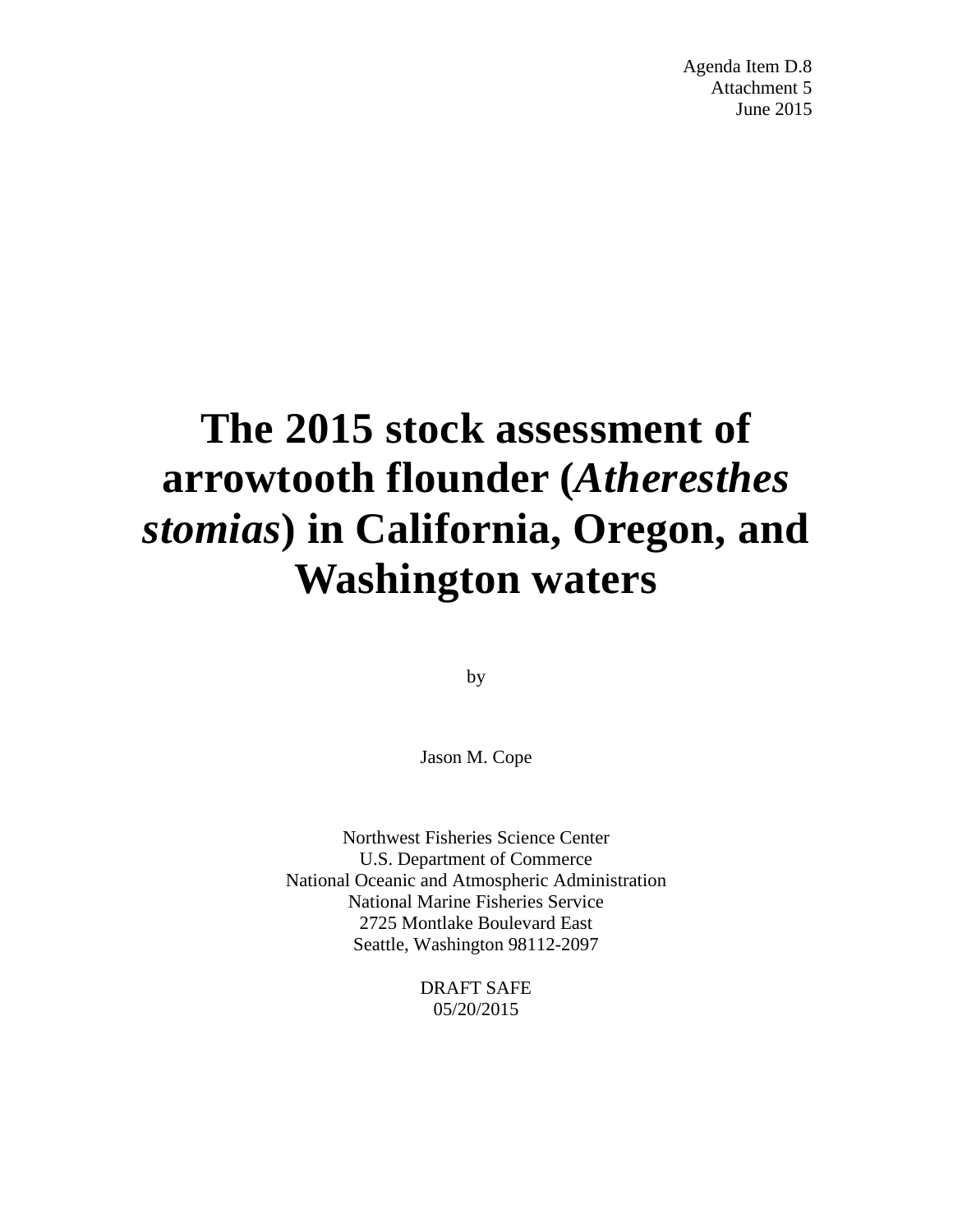## **Table of Contents**

| $\mathbf{1}$                                              |                  |                                                                                                                                          |  |  |  |  |  |  |  |  |
|-----------------------------------------------------------|------------------|------------------------------------------------------------------------------------------------------------------------------------------|--|--|--|--|--|--|--|--|
|                                                           | 1.1              |                                                                                                                                          |  |  |  |  |  |  |  |  |
|                                                           | 1.2              |                                                                                                                                          |  |  |  |  |  |  |  |  |
| $\overline{2}$                                            |                  |                                                                                                                                          |  |  |  |  |  |  |  |  |
|                                                           | 2.1              |                                                                                                                                          |  |  |  |  |  |  |  |  |
|                                                           | 2.1.1<br>2.1.2   |                                                                                                                                          |  |  |  |  |  |  |  |  |
|                                                           | 2.1.3            |                                                                                                                                          |  |  |  |  |  |  |  |  |
|                                                           | 2.1.4            |                                                                                                                                          |  |  |  |  |  |  |  |  |
|                                                           | $2.2^{\circ}$    | History of Modeling Approaches Used for this Stock Error! Bookmark not defined.                                                          |  |  |  |  |  |  |  |  |
|                                                           | 2.3              |                                                                                                                                          |  |  |  |  |  |  |  |  |
|                                                           | 2.3.1            | Maximum likelihood estimation (MLE) with asymptotic variationError! Bookmark not                                                         |  |  |  |  |  |  |  |  |
|                                                           |                  | defined.                                                                                                                                 |  |  |  |  |  |  |  |  |
|                                                           | 2.3.2<br>2.3.3   | Markov Chain Monte Carlo (MCMC) Error! Bookmark not defined.<br>XSSS with Adaptive Importance Sampling (AIS)Error! Bookmark not defined. |  |  |  |  |  |  |  |  |
|                                                           | 2.3.4            | Pros and cons of each approach Error! Bookmark not defined.                                                                              |  |  |  |  |  |  |  |  |
|                                                           | $2.4\phantom{0}$ | Base-Models, Uncertainty and Sensitivity Analyses  Error! Bookmark not defined.                                                          |  |  |  |  |  |  |  |  |
|                                                           | 2.4.1            | Base case abundance index selection  Error! Bookmark not defined.                                                                        |  |  |  |  |  |  |  |  |
|                                                           | 2.4.2            | Model fits and diagnostics  Error! Bookmark not defined.                                                                                 |  |  |  |  |  |  |  |  |
|                                                           | 2.4.3            |                                                                                                                                          |  |  |  |  |  |  |  |  |
|                                                           | 2.4.4            | Results and comparisons among MLE, MCMC and XSSS models Error! Bookmark not                                                              |  |  |  |  |  |  |  |  |
|                                                           | 2.4.5            | defined.<br>Proposed base case for management  Error! Bookmark not defined.                                                              |  |  |  |  |  |  |  |  |
|                                                           |                  |                                                                                                                                          |  |  |  |  |  |  |  |  |
| 3                                                         |                  | Harvest Projections and Decision Tables Error! Bookmark not defined.                                                                     |  |  |  |  |  |  |  |  |
| 4                                                         |                  |                                                                                                                                          |  |  |  |  |  |  |  |  |
| 5                                                         |                  |                                                                                                                                          |  |  |  |  |  |  |  |  |
| 6                                                         |                  |                                                                                                                                          |  |  |  |  |  |  |  |  |
| 7                                                         |                  |                                                                                                                                          |  |  |  |  |  |  |  |  |
| 8                                                         |                  |                                                                                                                                          |  |  |  |  |  |  |  |  |
|                                                           |                  |                                                                                                                                          |  |  |  |  |  |  |  |  |
|                                                           |                  |                                                                                                                                          |  |  |  |  |  |  |  |  |
|                                                           |                  |                                                                                                                                          |  |  |  |  |  |  |  |  |
|                                                           |                  |                                                                                                                                          |  |  |  |  |  |  |  |  |
| Appendix E. MCMC Diagnostics Error! Bookmark not defined. |                  |                                                                                                                                          |  |  |  |  |  |  |  |  |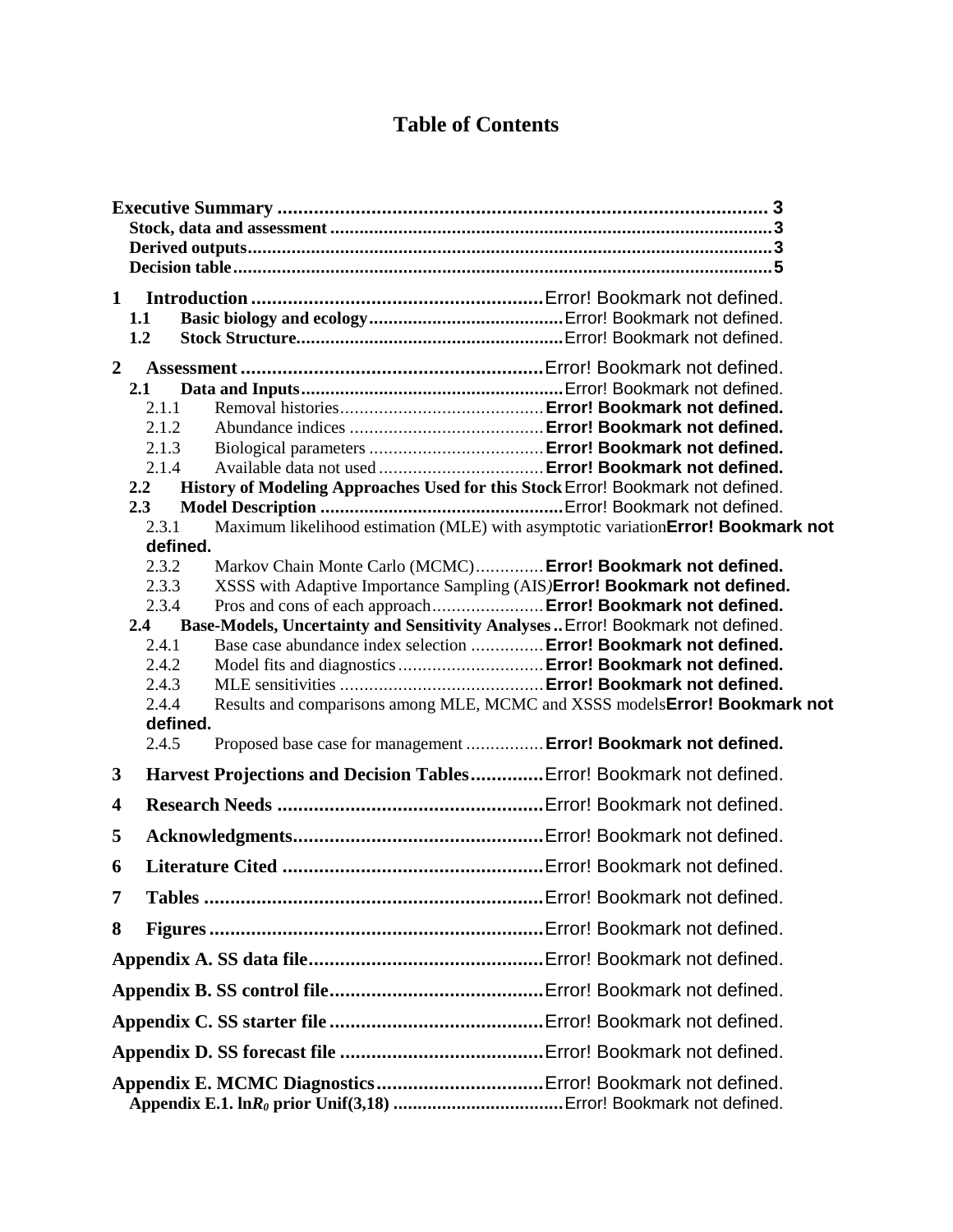### <span id="page-2-0"></span>**Executive Summary**

#### <span id="page-2-1"></span>**Stock, data and assessment**

A catch and index only stock assessment (i.e., "data-moderate") was applied to arrowtooth flounder treated as one coastwide stock. Three fleets and four surveys were used. Updates to both input types were made since the last assessment (Kaplan and Helser 2007). Stock Synthesis was used for all models and model treatments included maximum likelihood estimation (MLE), Markov-chain Monte Carlo (MCMC), and extended Simple Stock Synthesis (XSSS).

#### <span id="page-2-2"></span>**Derived outputs**

The MLE model showed low sensitivity in derived quantities to abundance index use, steepness values and selectivity assumptions. The largest relative sensitivity was in spawning stock biomass when the old catch stream was used, but it was not a large discrepancy. The new assessment demonstrated higher biomasses in all models relative to the 2007 model (Table ES-1). Bayesian models had the highest estimated biomass (Figure ES-1), stock status (Figure ES-2) and uncertainty (Table ES-1). The differences in spawning biomass between the MLE and Bayesian models are large. No models had any significant stock status density below the target biomass reference point of SB30%, thus there seems to be no evidence that this is an overfished stock or that it is near the target biomass. OFL values are much higher for the Bayesian models versus the MLE. The MCMC run using a  $\ln R_0$  prior of N(11.3,0.78) is the recommended base case (Table ES-1).

**Table ES-1. Derived quantity and parameter estimates for each arrowtooth flounder assessment treatment compared to the 2007 assessment. Values provided are medians with the coefficient of variation in parentheses. Proposed base case indicated in gray.**

|                   |                   |               | <b>MCMC</b>     |                 |                         | <b>XSSS</b>                   |                               |                |
|-------------------|-------------------|---------------|-----------------|-----------------|-------------------------|-------------------------------|-------------------------------|----------------|
|                   | Output            | <b>MLE</b>    | $ln R_0$ : 3-18 | $ln R_0$ : 3-14 | $ln R_0$ : N(11.3,0.78) | $2007_{06 \text{ depletion}}$ | $2015_{14 \text{ depletion}}$ | 2007 base case |
| Derived quantitiy | SB <sub>0</sub>   | 106733 (0.12) | 289431 (2.38)   | 169651 (1.36)   | 158178 (0.91)           |                               | 259118 (0.69) 193673 (0.56)   | 80313 (0.08)   |
|                   | SB2015            | 66085 (0.21)  | 257529 (2.39)   | 133817 (1.48)   | 120938(1.1)             |                               | 213227 (0.82) 141227 (0.74)   | 38125          |
|                   | SB2015/SB0        | 0.62(0.12)    | 0.89(0.18)      | 0.79(0.17)      | 0.77(0.15)              | 0.83(0.13)                    | 0.73(0.16)                    | 0.47           |
|                   | <b>OFL2015</b>    | 8223 (0.21)   | 70291 (2.39)    | 16610 (1.47)    | 15019(1.1)              | 45180 (0.93)                  | 28092 (0.84)                  | 6523           |
|                   | OFL2016           | 8082 (0.2)    | 58973 (2.39)    | 15762 (1.46)    | 14304 (1.07)            | 40015 (0.88)                  | 25107 (0.79)                  | 6207           |
|                   |                   |               |                 |                 |                         |                               |                               |                |
| Parameter         | Mfemale           | 0.17          | 0.17            | 0.17            | 0.17                    | 0.12(0.34)                    | 0.12(0.3)                     | 0.17           |
|                   | Mmale             | 0.27          | 0.27            | 0.27            | 0.27                    | 0.26(0.32)                    | 0.27(0.31)                    | 0.27           |
|                   | h                 | 0.82(0.11)    | 0.8(0.11)       | 0.81(0.11)      | 0.81(0.11)              | 0.85(0.09)                    | 0.85(0.09)                    | 0.9            |
|                   | ln R <sub>0</sub> | 10.54(0.01)   | 11.54(0.18)     | 11.01(0.09)     | 10.95(0.05)             | 10.89(0.07)                   | 10.48(0.06)                   | 10.26(0.01)    |
|                   | Tri xSD           | 0.18(0.49)    | 0.28(0.49)      | 0.25(0.5)       | 0.25(0.5)               | 0.21(0.03)                    | 0.21(0.04)                    | $\theta$       |
|                   | AFSC slope xSD    | 0.42(0.50)    | 0.62(0.70)      | 0.62(0.68)      | 0.61(0.66)              | 0.43(0.01)                    | 0.43(0.01)                    | 0.07           |
|                   | NWFSC slope xSD   | 0.08(1.29)    | 0.18(1.13)      | 0.17(1.12)      | 0.17(1.15)              | 0.06(0.04)                    | 0.07(0.07)                    | 0.36           |
|                   | <b>NWFSC xSD</b>  | 0.03(1.00)    | 0.08(0.64)      | 0.06(0.67)      | 0.06(0.64)              | 0.05(0.154)                   | 0.04(0.21)                    | $\theta$       |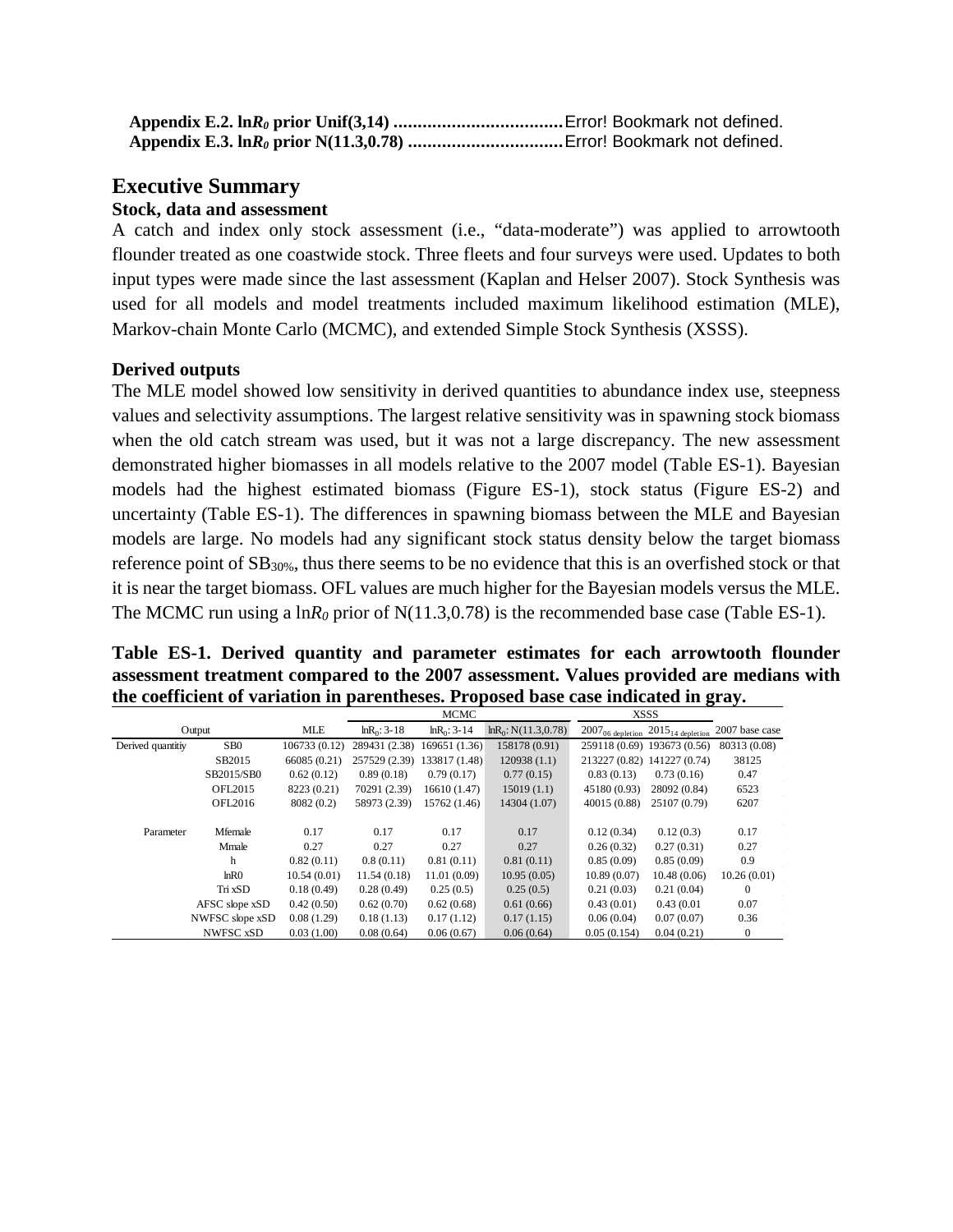

**Figure ES-1. Spawning biomass time series across all potential base case models and treatments compared to the 2007 assessment. The point indicates where the 2007 assessment ended. Time series beyond that point are projected values. Proposed base case is "MCMC ln***R0* **N(11.3,0.78)"**